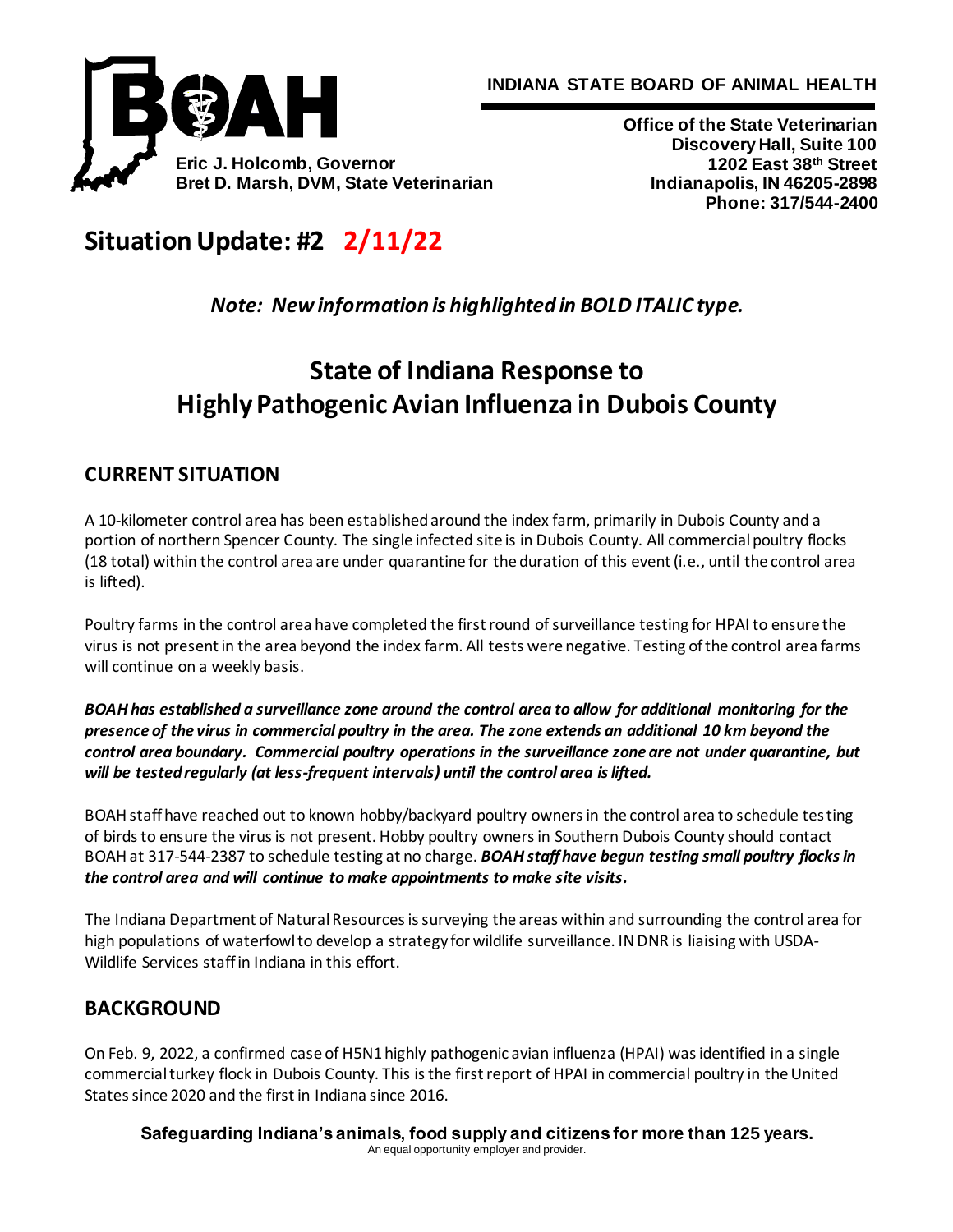Samples were collected from the birds on Feb. 7 and submitted to the Indiana Animal Disease Diagnostic Laboratory (ADDL) at Purdue University after approximately one hundred birds died, flock appeared lethargic and decreased consumption of water. Tests indicated a likely infection of an H5 avian influenza virus. Under standard protocols, the results were reported to the Indiana State Board of Animal Health (BOAH), which authorized prompt transport of the samples to US Department of Agriculture's National Veterinary Services Laboratory (NVSL) in Ames, IA for confirmatory testing.

NVSL confirmed that the virus present was a highly pathogenic strain of H5N1 (with a Eurasian H5 goose/Guangdong lineage).

Upon confirmation of HPAI, the 29,000 turkeys in the flock (known as "Dubois 1") were depopulated to prevent the spread of the disease in the area.

## **RESPONSE**

BOAH is working with multiple state and federal partners to respond to this event, including Indiana Department of Health, Indiana Department of Homeland Security, Indiana Department of Natural Resources, Indiana Department of Environmental Management, and USDA Veterinary Services and Farm Service Agency.

### **PUBLIC ADVISORIES**

#### *Food Safety*

Avian influenza *does not present a food safety risk*; poultry and eggs are safe to eat. Officials are not aware of any public health significance with this virus. No cases of human infection have been reported. Human health agencies will be monitoring workers and others in contact with birds to monitor for influenza-like illness.

#### *Animal Health*

Hobby poultry owners are encouraged to be aware of the signs of avian influenza and report illness and/or death to the **USDA Healthy Birds Hotline: 866-536-7593**. Callers will be routed to a state or federal veterinarian in Indiana for a case assessment. Dead birds should be double-bagged and refrigerated for possible testing.

Signs include: sudden death without clinical signs; lack of energy or appetite; decreased egg production; softshelled or misshapen eggs; swelling or purple discoloration of head, eyelids, comb, hocks; nasal discharge; coughing; sneezing; lack of coordination; and diarrhea. **A great resource for backyard bird health information is online at**[: www.aphis.usda.gov/aphis/ourfocus/animalhealth/animal-disease-information/avian/defend-the](http://www.aphis.usda.gov/aphis/ourfocus/animalhealth/animal-disease-information/avian/defend-the-flock-program/dtf-resources/dtf-resources)[flock-program/dtf-resources/dtf-resources](http://www.aphis.usda.gov/aphis/ourfocus/animalhealth/animal-disease-information/avian/defend-the-flock-program/dtf-resources/dtf-resources).

Situation updates and status reports about ongoing avian influenza activities, along with critical disease-related information, will be posted online at: [https://www.in.gov/boah/species-information/avianbirds/highly](https://www.in.gov/boah/species-information/avianbirds/highly-pathogenic-avian-influenza/)[pathogenic-avian-influenza/.](https://www.in.gov/boah/species-information/avianbirds/highly-pathogenic-avian-influenza/) Users may subscribe to email and/or text updates on a subscribe link at that page.

#### *Human Health*

*Community members who are affected by this animal health emergency to be aware of the possible impact on their mental health and to seek assistance if needed. Available resources include:*

- *Be Well Indiana: Feeling overwhelmed, stressed, anxious or alone? Call this free, confidential resource available 24/7 to anyone in the state of Indiana.*
	- o *Call 2-1-1 and enter your ZIP code.*
	- o *Follow the prompts and select number 3 for the Be Well Crisis Helpline.*
- *Farm Aid: This organization connects farmers with helpful services, resources and opportunities specific to their individual needs. Call the Farmer Hotline for immediate assistance Monday through Friday from 9:00 AM to 10:00 PM Eastern time.*